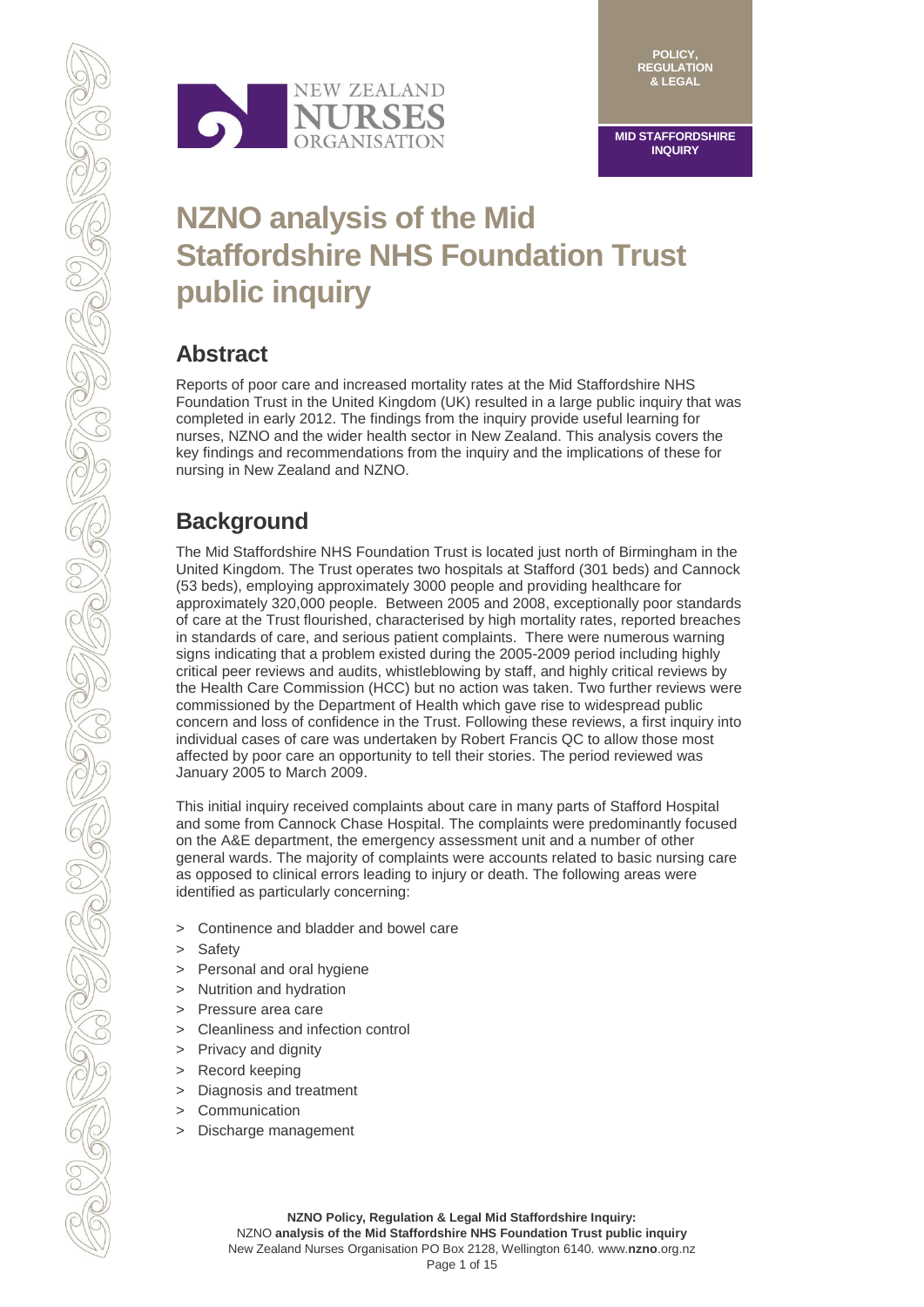In June 2010, a full public inquiry into the role of commissioning, supervisory and regulatory bodies in the monitoring of Mid Staffordshire Foundation NHS Trust was announced and it is the findings from this second public inquiry that are discussed here. As part of the second inquiry, Robert Francis heard from more than 160 witnesses over two years, and delivered 290 recommendations.

It is important to note that the gross breaches of patient care that occurred at Mid Staffordshire took place at the same time the Trust was working to achieve 'Foundation Trust' status. NHS Foundation Trusts are independent public benefit corporations. Although remaining part of the NHS, they are free from central Government control and are not subject to performance management by Strategic Health Authorities. They are free to retain any surpluses they generate and to borrow in order to support investment. In order to become a Foundation Trust, a NHS Trust must demonstrate (among other things) that they are legally constituted, have consulted with local people, are financially viable and sustainable, and are well governed (NHS, 2005). In addition, Mid Staffordshire was also focused on reaching national access targets and achieving financial balance.

The following outlines the key findings and recommendations from the inquiry. These are limited to those deemed particularly relevant to nursing. Page numbers identified below are relevant to the specific pages in the executive summary of the inquiry report unless otherwise noted. The executive summary of the inquiry can be found here: [http://www.midstaffspublicinquiry.com/sites/default/files/report/Executive%20summary.](http://www.midstaffspublicinquiry.com/sites/default/files/report/Executive%20summary.pdf) [pdf.](http://www.midstaffspublicinquiry.com/sites/default/files/report/Executive%20summary.pdf)

I have separated out the key findings and recommendations specific to nursing for the sake of this analysis and these can be found at the end of each respective section. While many of the recommendations made by the inquiry are relevant to overall system processes and structures, it is important to note that the contribution of nurses and the nursing profession to the situation at Mid Staffordshire was significant and an entire chapter of the inquiry report is dedicated to the findings in relation to nursing. I strongly recommend you read chapter 23. It can be found in volume 3 of the inquiry report: <http://www.midstaffspublicinquiry.com/sites/default/files/report/Volume%203.pdf>

Further information of interest can be found on the inquiry website including all three volumes of the report [\(http://www.midstaffspublicinquiry.com/home\)](http://www.midstaffspublicinquiry.com/home). Of particular interest may be the seminars on nursing which are available for viewing here: [http://www.midstaffspublicinquiry.com/inquiry-seminars/nursing.](http://www.midstaffspublicinquiry.com/inquiry-seminars/nursing)

### **The Inquiry**

#### **Key findings**

- > A culture of negativity existed within the organisation attributed to an engrained culture of tolerance of poor standards, a focus on finance and targets, denial of concerns, and isolation from practice elsewhere. The Trust's culture was one of self promotion rather than critical analysis and openness (p43-44).
- > Professionals were disengaged with the Trust. Consultants did not promote change, clinicians did not pursue management with concerns that they had, and the Trust lacked a sense of collective responsibility or engagement for ensuring quality care was delivered at every level (p44). The incident reporting system was onerous and reports were frequently not followed up on, meaning clinicians were disinclined to complete them (volume 1 p224-5).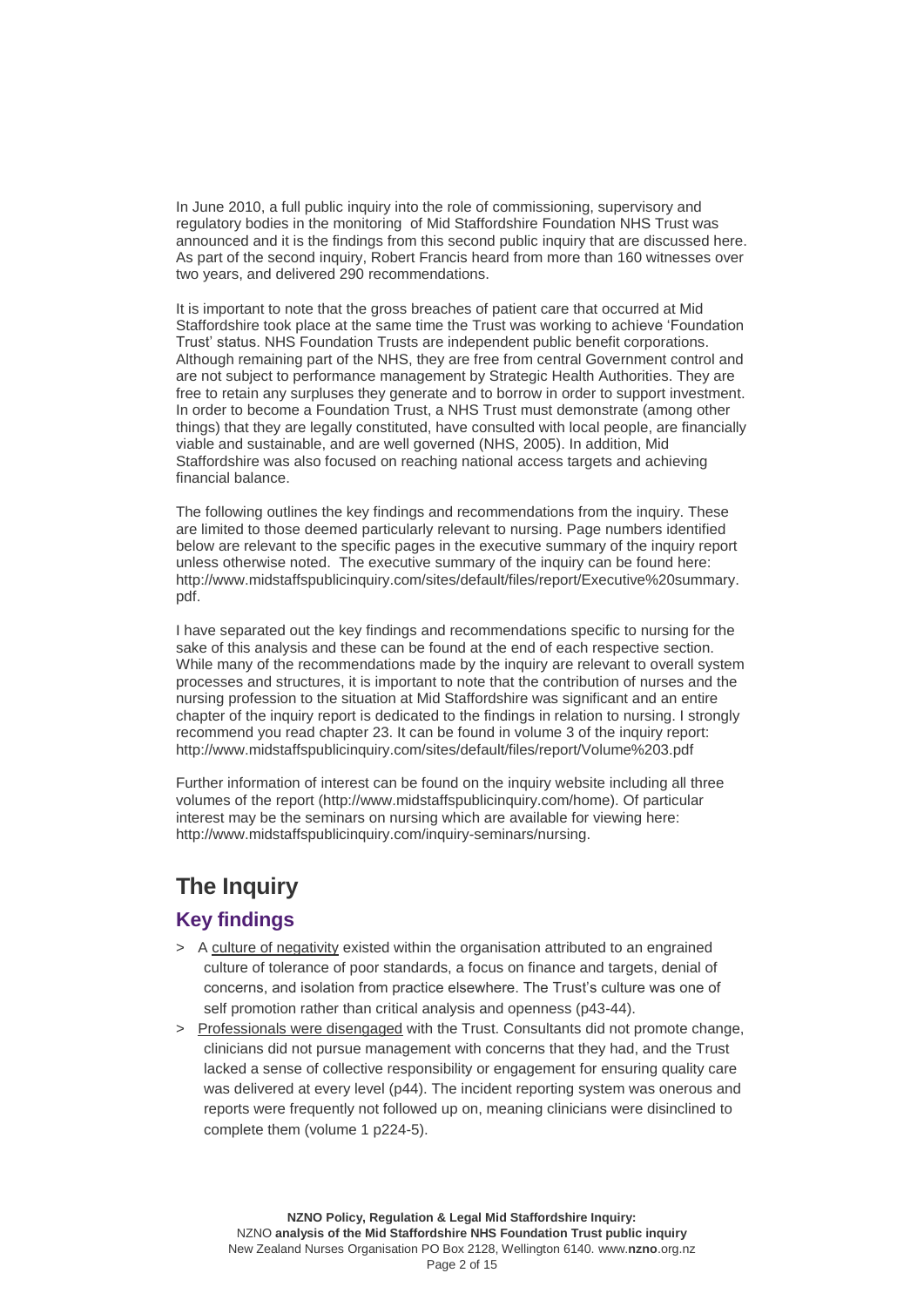- > There was no culture of listening to patients and there were inadequate processes for dealing with complaints and serious incidents. Regulatory requirements obliged the Trust to provide evidence that a complaints system was in place – not that the system was effective. The Trust was able to demonstrate a system existed and therefore demonstrate compliance with the regulatory requirements (volume 1 p223).
- > Staff and patient surveys continually gave signs of dissatisfaction with the way the Trust was run but no effective action was taken and the Board lacked awareness of the reality of care being provided to patients (p44). Interestingly a relationship between the number of 'dissatisfied' responses from patients in hospital surveys and mortality rates has been found: the greater the number of 'dissatisfied' responses (particularly to questions regarding communication), the greater the level of mortality will be (volume 1 p418). This was specifically studied at the Trust but no statistically proven association between poor patient and staff survey results and high mortality was found (NB there were a number of pertinent limitations to the study done). However, the inquiry suggests where a trust is performing poorly on all three measures then quality of care needs to be looked at closely (volume 1 p454).
- > There was poor governance. The Board failed to understand its accountability or governance structure and did not accept the importance of clinical governance sufficiently well to result in a functioning system (p44).
- > There was a lack of focus on standard of service. Leadership focused on financial issues at the cost of quality of service delivery. The economies imposed by the Trust Board had a profound effect on the organisation's ability to deliver a safe and effective service (p44) – the Board was attempting to make £1.1million projected savings in staff reductions (a reduction of 166.8WTE), £3.2million savings in 'other staffing efficiencies', £400,000 savings by adjusting staff mix, and £4.3million in staff wages (volume 1, p93).
- > The Trust prioritised its finances and Foundation Trust application over its quality of care and failed to put patients at the centre of its work (p44). There was a mismatch between resources allocated and the needs of the services to be delivered (p44-45).
- > The voice of the local community was absent. Despite patient surveys that contained disturbing indicators, systems to ensure effective engagement and participation by the local community in patient care were inadequate, and attempts to improve them failed. The inquiry notes that although there are a wide range of routes through which patients and the public can feed comments into health services and hold them to account, in Stafford these were largely ineffective (p46). Attempts to engage locals effectively as required by a Foundation Trust failed unequivocally.
- > General practitioners only expressed concern about the quality of care after the announcement of one of the earlier investigations and when they were specifically asked. The inquiry notes that a GP's duty to a patient does not end on referral to hospital (p47).
- > A number of authorities including the local Primary Care Trust (PCT), Strategic Health Authorities (SHAs), the Department of Health, Monitor (the organisation that assesses NHS Trusts for Foundation Trust status), the Health Protection Agency, the Health and Safety Executive, the National Patient Safety Agency, and the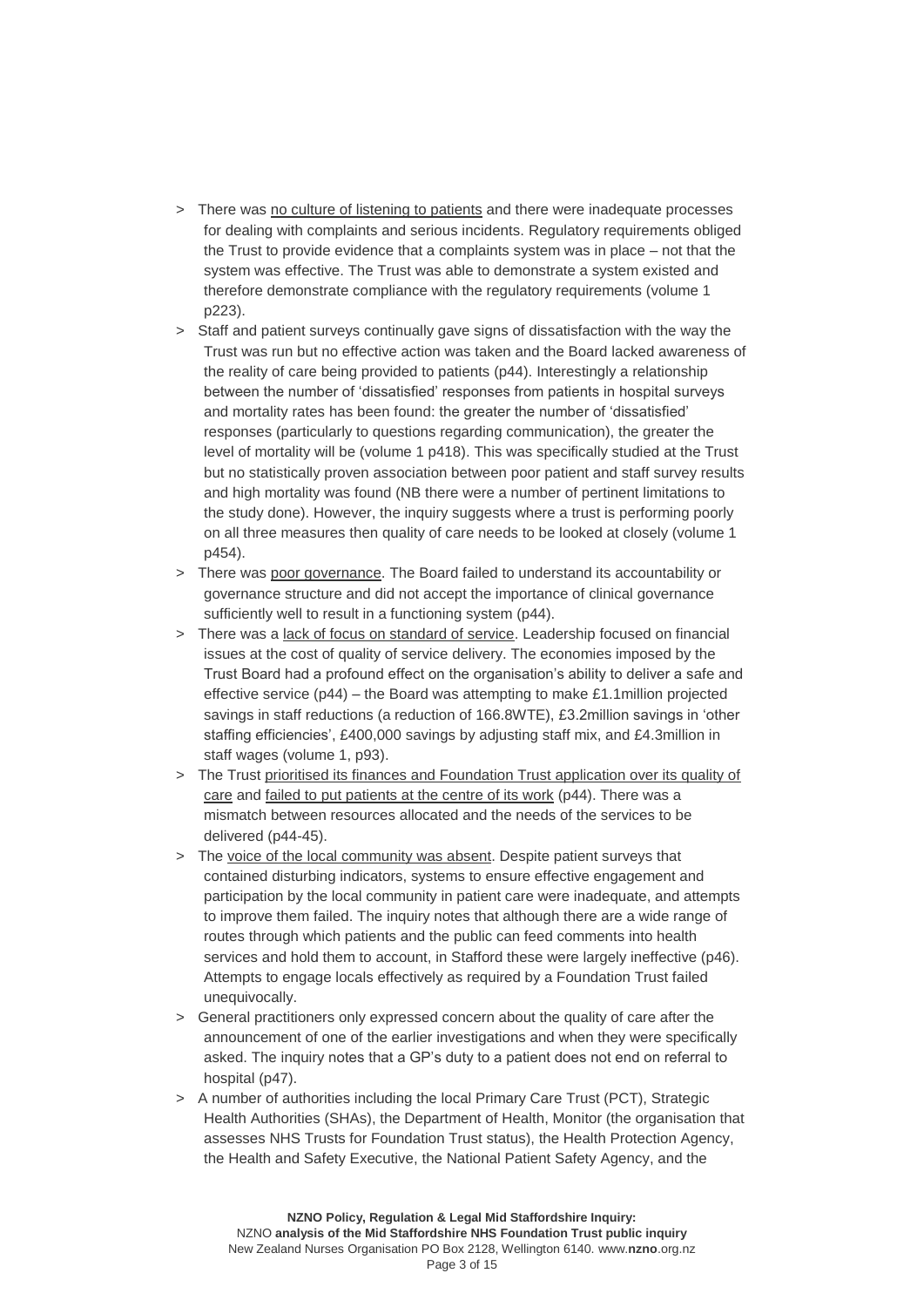Healthcare Commission (the first organisation to identify serious cause for concern, mandated to assess, review, regulate and investigate the quality of health care in the UK, abolished in 2009, and now know as the Care Quality Commission (CQC)), are all identified in the inquiry as having a role in ensuring safety and quality but:

- either failed to uncover issues; or
- failed to communicate their concerns to each other;
- failed to give priority to ensuring patient safety and quality standards were being observed at Stafford;
- lacked strong quality processes in order to be able to monitor quality (volume 1, pp606-7);
- each lacked a specific role to be able to identify the potential effects of cost savings and staff cuts on patient safety and quality e.g. the HCC had little financial expertise and Monitor had little clinical resource; and
- even when deficiencies were identified, those that could, still failed to act to address the issues (partially limited by the contractual arrangements that existed – the two mechanisms available were to close services or limit funding until the issues were addressed neither of which would have addressed the concerns [volume 1, p669]). (pp49-56)
- > Generic standards established by the government and not by the regulator inhibited engagement with the standards by those working in the system (p54).
- > The system of education and oversight of medical training failed to detect any concerns about the Trust with only superficial attention to the standards being observed at the hospital. Complaints of bullying by staff toward trainees were not followed up or investigated (p59).
- > There was a disconnect between the policy decisions being made at the Department of Health and their practical implementation – structural reorganisations were not given sufficient time to succeed before the next wave of reorganisation occurred and there appeared to be a lack of a sufficient unifying theme and direction with regard to patient safety (p62). The Department of Health failed to recognise the impact that the structural reorganisations imposed upon trusts, PCTs and SHAs were having on quality care and patient safety (p62). The inquiry found that:
	- effective methods of policing national standards of care had not been achieved;
	- quality was not at the core of Department of Health policy particularly policy regarding financial rebalance;
	- there should be senior clinical involvement in all decisions which may impact on patient safety and wellbeing;
	- Department of Health officials are too remote from the reality of the services they oversee – patients must come first;
	- well-intentioned decisions and directives arising from the Department of Health have been interpreted further down the hierarchy as bullying.

(p63-64)

> Distrust in existing coding systems and quality of mortality data meant that little faith was placed in the reports of high mortality rates at the Trust. The high rate of mortality was concluded as being due to poor coding and not due to poor patient care (volume 1 p411-412). The inquiry notes that although there had been no malicious manipulation of data or coding at the Trust, it is important that regular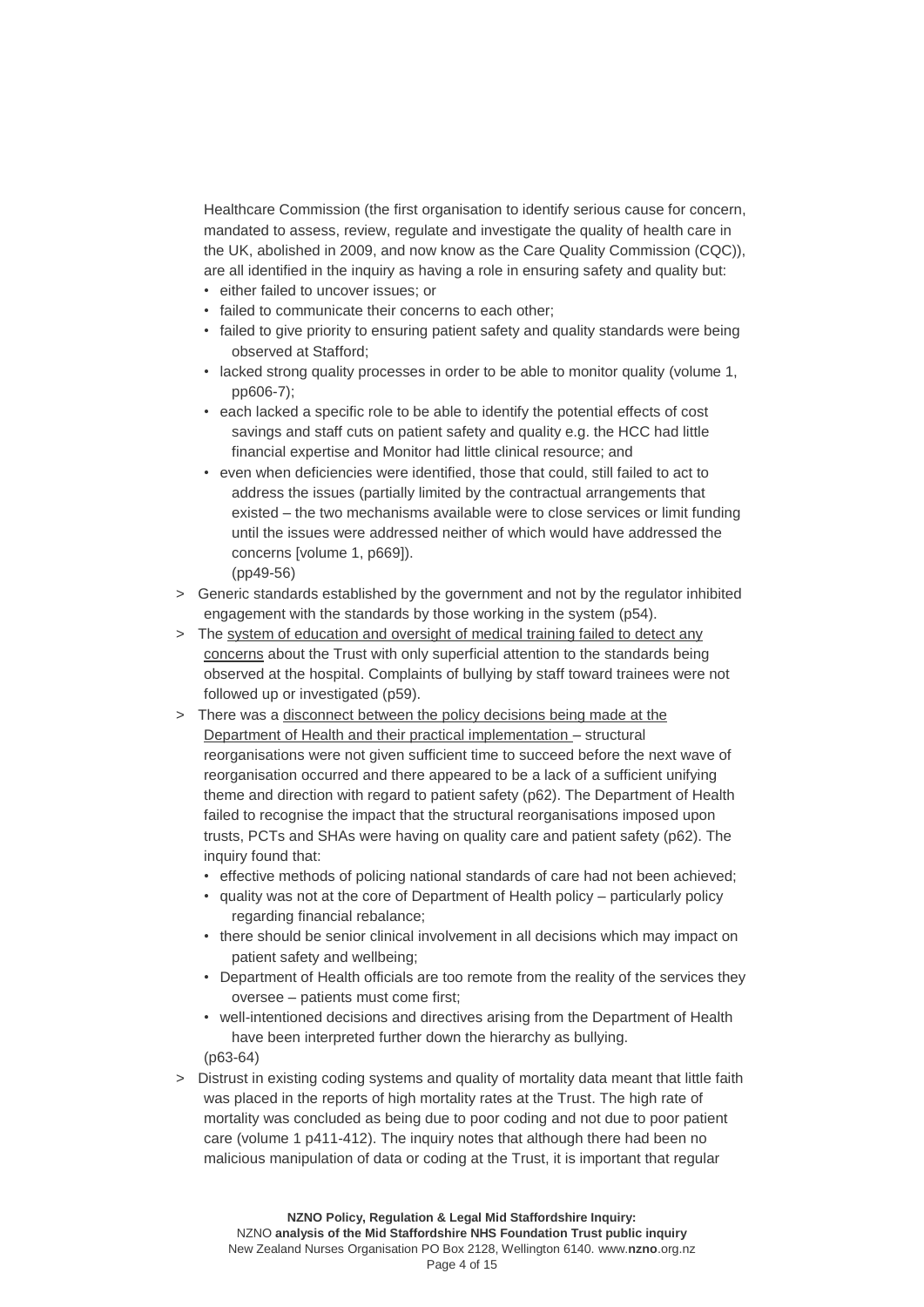audits of data submitted by trusts is undertaken and that statistical analysis processes remain transparent (volume 1 p475-6).

#### **Key findings specific to nursing**

- > There was inadequate risk assessment of staff reduction. There was an unacceptable delay in addressing the issue of shortage of skilled nursing staff. The inquiry believes this was due to the priority given by the Board to ensuring the Trust's books were in order for the Foundation Trust application. This resulted in an inadequate level of nursing staff and an apparently healthier financial position for the Trust. The inquiry notes that '...it [was] remarkable how little attention was paid to the potential impact of proposed savings on quality and safety' (p44). It is useful to note that the Director of Nursing was relatively inexperienced and inherited both an inadequate infrastructure to support her work and a poor skill mix when taking up the position in 2006. Although the Director of Nursing identified a lack of registered nurses as a concern and implemented a skill mix review, the time it took her to do this was criticised by the inquiry, as was the fact that she failed to draw her concerns to the Board's attention in an effective manner (volume 1, pp102-103, p223). The skill mix review recommended that the mix change from 40:60 skilled nurses/unskilled support workers to 60:40 skilled/unskilled (volume 1 p212). In addition, it took from 2008 to 2011 to implement appropriate staffing levels (volume 1, p214). It is unclear what supervision or support the Director of Nursing received from within or external to the organisation.
- > Nursing standards and performance were inadequate on some wards. This was due to poor leadership and staffing policies resulting in declining professionalism and a tolerance of poor standards. Some thought the nursing staff were stagnating and 'just wanting to do their day job' (Volume 1, p172). The inquiry notes that staff did report many of the incidents that occurred because of short staffing, and that poor morale was identified in staff surveys, however, staff received only ineffective representation of their concerns from the RCN (p44).
- > The RCN was ineffective both as a professional representative organisation and as a trade union. Little was done to uphold professional standards among nursing staff or to address concerns and problems faced by its members (p61). A primary reason for this was the lack of effective representation from elected officers on site and limited support from RCN officials at a regional and national level. The inquiry comments: 'The evidence reviewed in this report suggests that the RCN has not been heard as might have been expected in pursuing professional concerns about the standard of care. It appears there is a concerning potential for conflict between the RCN's professional role of promoting high quality standards in nursing, and its union role of negotiating terms and conditions and defending members' material and other narrow interests' (p62).
- > The potential for inconsistent outcomes where health practitioners are disciplined by differing professional bodies (in this case the General Medical Council and Nursing and Midwifery Council) with differing codes of conducts and sanctions. The complex and time consuming process is likely to dissuade the public and professionals from making complaints (p58).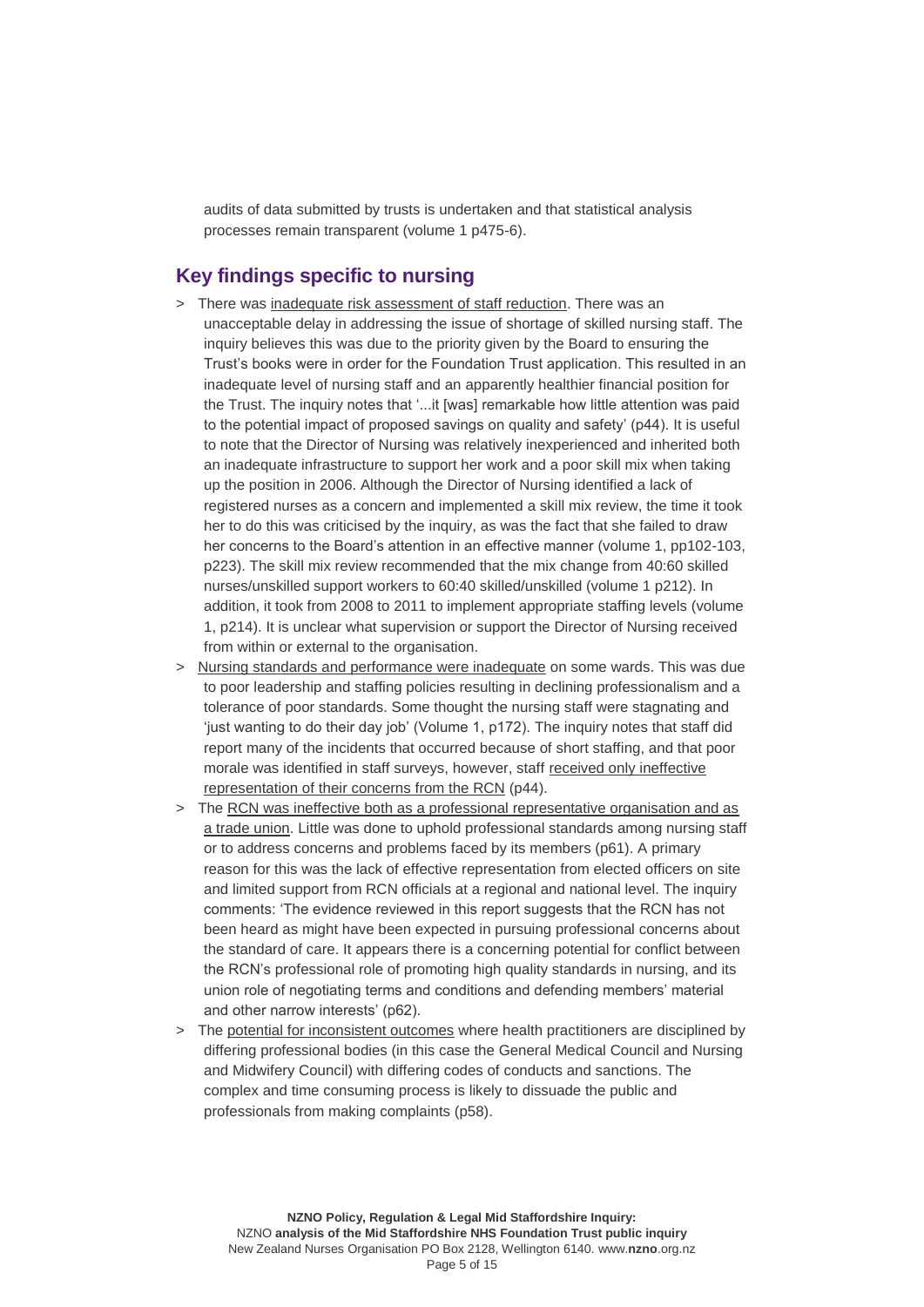#### **Key recommendations arising from the inquiry**

- > The patient must be first in everything that is done;
- > there must be no tolerance of substandard care;
- > frontline staff must be empowered with responsibility and freedom to act in this way under strong and stable leadership in stable organisations (p66);
- $>$  a set of fundamental standards must be developed, policed by a single regulator  $$ the CQC – and set out in a manner that can be understood and accepted by providers, patients and the public. These standards should be the subject of extensive consultation to ensure patients, doctors and nurses have full confidence in them (p68);
- > any service or part of a service that does not fulfil the relevant fundamental standards should not be permitted to continue and the CQC as regulator should have the ability to take immediate protective steps in the interests of patient safety if it has concerns (p69);
- > non compliance with a fundamental standard leading to death or serious harm of a patient should be capable of being prosecuted as a criminal offence, unless the provider or individual concerned can show that it was not reasonably practical to avoid this (p69).
- > boards of directors should be liable to disqualification from the role unless they are fit and proper persons for it – the test for fitness should include a requirement to comply with a prescribed code of conduct (p70-71);
- > supportive agencies should be required to share their concerns regarding an agency with commissioners and regulators (p70);
- > a uniform process of complaints should be applied. Complaints should be easy to make and any expression of concern by a patient should be treated as a complaint unless patient permission is refused. Each clinician should facilitate access to the complaints system and facilitate a quick resolution where possible (p72);
- > staff must be supported to file incident reports and receive timely feedback on these (volume 1 p243).
- > learning from complaints must be effectively identified, disseminated and implemented (p72);
- > commissioners of services must be appropriately resourced to enable proper scrutiny of providers (p73):
- > students should not be placed in establishments that do not comply with the fundamental standards (p74);
- > there must be real involvement of patients and the public in all that is done (p74). Providers need to review unnecessary restrictions on visiting hours. The inquiry recommends visiting hours should be as open to visitors as would be a patient's home (subject to health requirements) (p75);
- > openness, transparency and candour must be evident throughout the system (p75); A statutory obligation should be imposed on:
	- healthcare providers, registered medical and nursing practitioners to observe the duty of candour;
	- directors of health care organisations to be truthful in any information given to a commissioner or regulator;
- > peer review must become part of the delivery and monitoring of any service or activity;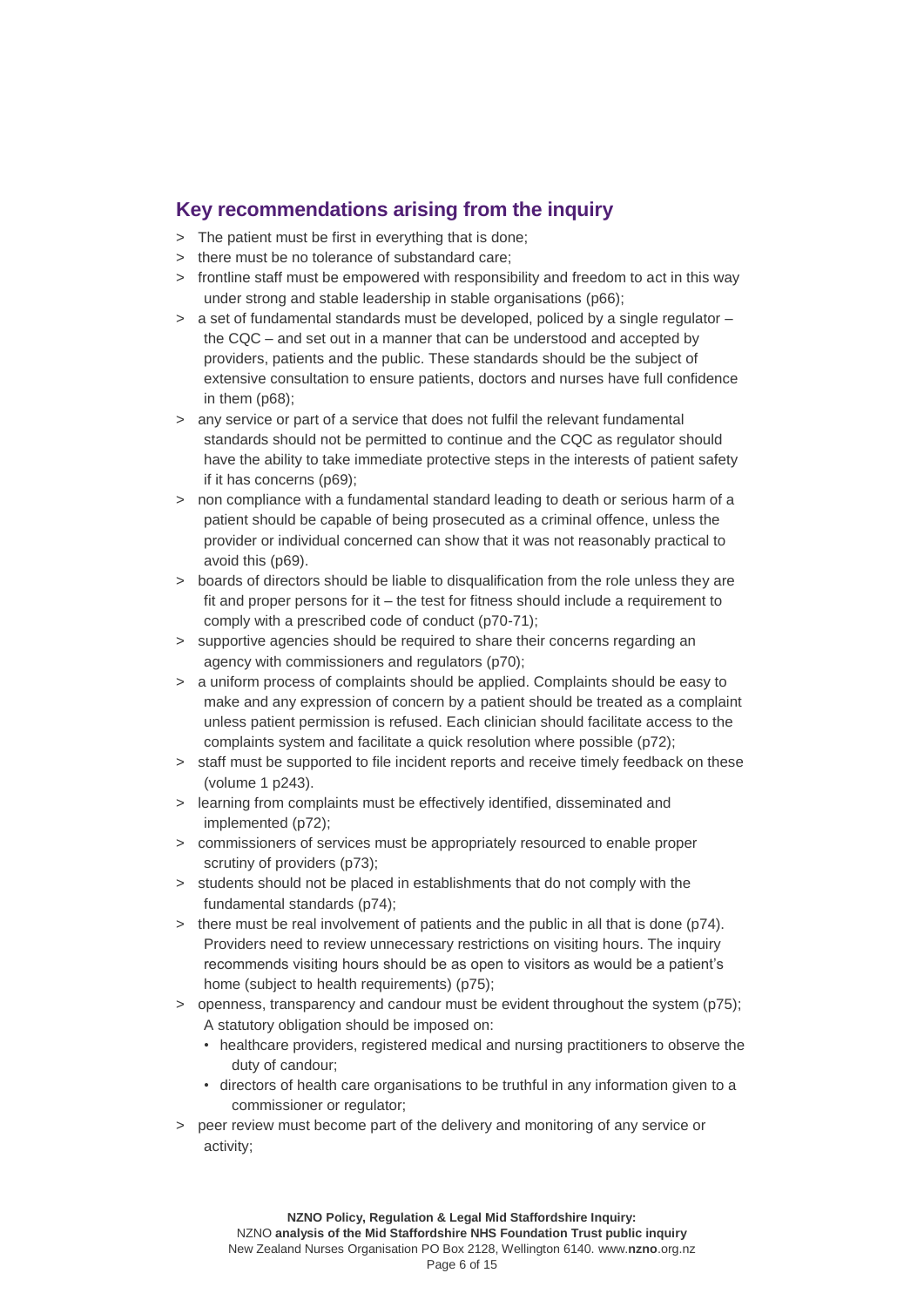- > all healthcare support workers (HCAs, caregivers etc) should be registered. No unregistered person should be permitted to provide (for payment e.g. wages) direct physical care to patients under the care and treatment of a registered nurse or doctor (p77);
- > a uniform code of conduct for all healthcare support workers should be written and applied. All healthcare support workers should receive education and training in accordance with common national standards (p77);
- > a leadership college should be established to provide common professional training in management and leadership to potential senior staff. This could lead to an accreditation scheme enhancing eligibility for such roles (p78);
- > the General Medical Council and Nursing and Midwifery Council should have a clear policy stating the circumstances in which they should be informed of generic complaints. Both should aim to be more proactive in monitoring fitness to practise, launching their own investigations where appropriate (p79);
- > information must be available about the performance and outcomes of the service provided to enable patients to make treatment choices;
- > user friendly electronic patient record systems should be introduced and patients should be able to access, read and comment on these in real time (p81);
- > Trust Boards should provide quality accounts that outline their compliance with fundamental and enhanced standards (p81):
- > an independent Health and Social Care Information Centre should be set up for the collection, analysis, publication and oversight of health care information (p82);
- > before any major structural change to the health care system is accepted, an impact and risk assessment should be undertaken by the Department of Health and should be debated publicly (P82);
- > senior clinicians should be involved in all Department of Health decisions that may impact upon a patient's safety and well being (p82).

#### **Key recommendations arising from the inquiry specific to nursing**

- > Commissioners of services should require the boards of providers to seek and record the views of its clinical and nursing directors of the impact on the fundamental standards of any proposed major change to clinical or nurse staffing arrangements or the provision of facilities (pp73-74);
- > here should be an increased focus on a culture of compassion and caring in nurse recruitment, training and education. This will require the establishment of national standards. A consistent standard of nursing education should be achieved throughout the country (p76);
- > nurse leadership should be enhanced by ensuring that ward nurse managers work in a supervisory capacity and are not office bound (p76);
- > there should be a responsible officer for nursing in each trust (p77);
- > consideration should be given by the Nursing and Midwifery Council to introducing an aptitude test to be taken by aspirant registered nurses prior to entering the profession to explore candidates aptitude toward caring, compassion and other necessary professional values (p77);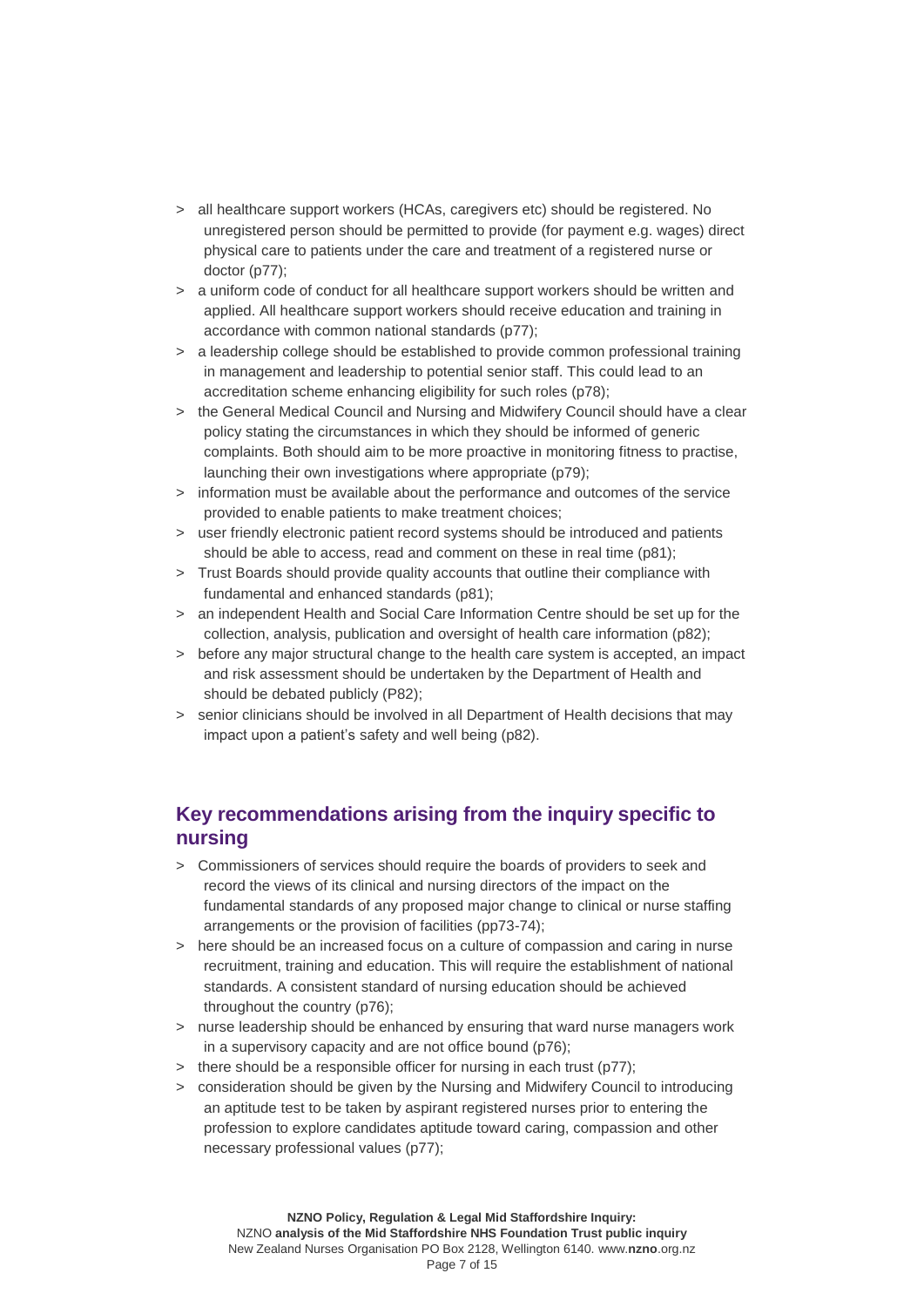- > organisational standard procedures and practice should include evidence based tools for establishing service requirements for staffing and skill mix (volume 1 p243).
- > the special requirements of caring for the elderly should be recognised by consideration of introducing a new status: registered older person's nurse (p77);
- > the professional voice of nursing needs to be strengthened:
	- the RCN should consider how better to separate its trade union and professional representative functions;
	- a forum of nursing directors should be formed;
	- there should be at least one nurse on the executive boards of all healthcare organisations, including commissioners;
	- the advice of the nursing director should be obtained and recorded in relation to the impact on the quality of care and patient safety of any proposed major change in nurse staffing or facilities;
	- (p77)
- > caring for patients:
	- a senior clinician or nurse should be identified for each patient, and patients and families should know who this person is;
	- no ward round should take place without the presence of the nurse in charge of the patients that are visited;
	- nurses should undertake regular ward rounds with patients to ensure regular interaction and engagement;
	- patients should never be discharged without knowledge of the care the patient will receive at their destination:
	- GPs must check on their patients after hospital treatment and asses whether the outcomes were satisfactory (pp79-80);
- > the Nursing and Midwifery Council must be equipped to look at systemic and organisational concerns rather than simply the practice or behaviour of an individual nurse.

### **Implications for nursing in New Zealand**

(References in this section come from chapter 23 of Volume 3 of the Inquiry Report unless otherwise stated.)

While it is inappropriate to make direct comparisons between what happened at Mid Staffordshire and the New Zealand context, there is some very useful learning to be taken from the inquiry. In particular, the prioritisation of improving fiscal status and achieving set government targets had a specific impact on the quality of service delivery at Mid Staffordshire. The economies imposed by the Board had a profound impact on the organisation's ability to deliver a safe and effective service. In terms of nursing, this impacted directly on staffing numbers, skill mix, and staff morale, resulting in poor patient care. Further, poor nursing leadership within the Trust further contributed to declining professionalism and poor patient care. The use of inexperienced staff, casual staff and caregivers to replace experienced staff added to the problem (various mentions, vol 1, p51-64, p144).

These factors underline the importance in the New Zealand context for strong nursing leadership at all levels within both public and private health sectors, close monitoring of outcomes of care within the context of current fiscal restraints and targets, and ensuring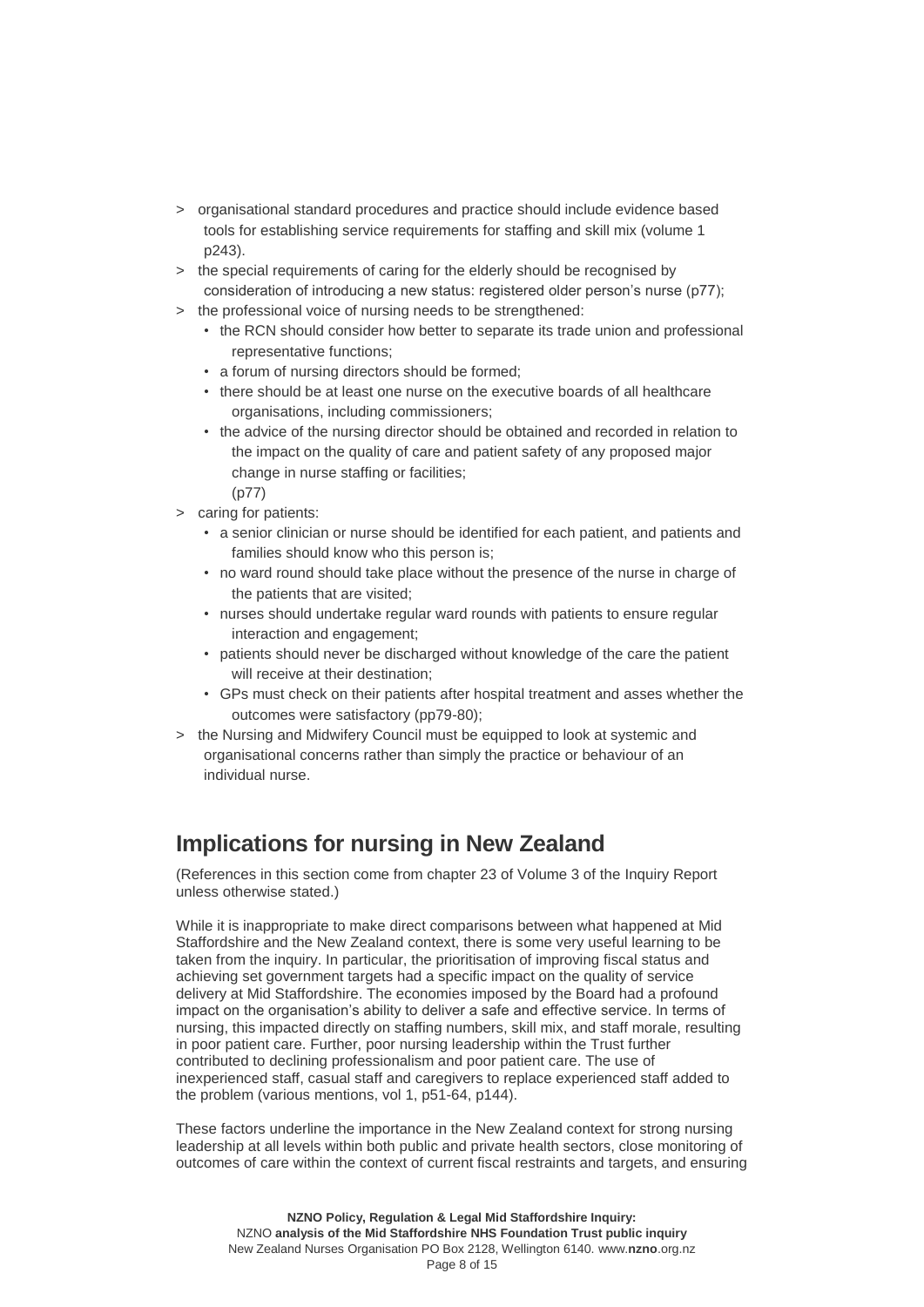that appropriate staffing levels and skill mix are maintained in all contexts and all areas of the health sector. There are a number of examples where fiscal restraint in the health sector is impacting on nurses and health outcomes in this country: Hutt Valley DHB has removed funding for any professional development for nurses outside of the DHB (e.g. conference attendance) until budget goals are met; and Matheson (2013) has found that economic constraint has resulted in inequitable access to primary care and a growth in unplanned admissions to hospital at Capital and Coast DHB. Matheson contributes this to a narrowing of focus on Ministry of Health Targets.

The work being undertaken by the Safe Staffing Unit should assist in identifying issues in New Zealand specific to nursing skill mix and in formulating strategies to address such issues – robust evaluation of the outcomes of the care capacity and demand management model developed by the Safe Staffing Unit is essential – however peripheral funding cuts and the impact of a focus on government targets such as in the examples given may not be captured by the Unit and further steps will need to be taken to capture this information on a national basis. In addition, the metrics developed by the Safe Staffing Unit should be rolled out to all public and private sector settings and further work should be done on developing metrics for the primary health and aged care settings.

New Zealand research clearly demonstrates that the reorganisation of the nursing workforce and in particular dismantling nursing leadership structures in the 1990 to 1996 period resulted in subtantial increases in negative clinical outcome rates (with statistically significant increases in the rates for central nervous system complications, decubitus ulcers, sepsis, urinary tract infections, physiological and metabolic derangement, pulmonary failure, and wound infections) (McCloskey & Diers, 2005). The Stent Report into Canterbury Health Ltd (Stent, 1998) also identified a range of failings occurring as a result of reorganisation of nursing and dismantling of nursing leadership. These lessons must be heeded.

What is concerning is that despite the numerous organisations that had a role in monitoring care quality at the Trust, none were able to see the larger picture of what was going on in terms of patient care. It was due to the persistence of a small group of patients and their families that investigations were eventually held. Despite the existence in New Zealand of the Health and Disability Commission, the Health Quality and Safety Commission, ACC, the Ministry of Health, individual DHB quality structures, and the various peer review mechanisms that exist within medicine, there is no guarantee that a similar case could not happen here – in particular in light of the inquiry findings that staff were pressured to lie in their notes regarding achieving targets (p1503), and whistle blowers were bullied and ostracised (p1505). While New Zealand does have relatively robust systems, it remains important that New Zealand takes on board the lessons learned from this inquiry and analyses its own quality systems.

The inquiry recommends the development and application of fundamental standards of care (the inquiry also provides recommendations around enhanced standards of care) as a means of preventing a similar situation from occurring again. This may be one way of ensuring the Mid Staffordshire situation does not occur in New Zealand, however previous attempts at implementing, for example, standards of aged care have been considered too costly and a set of voluntary indicators have been put in place instead. Despite the indicators, concerns regarding standards of care in the aged care sector persist (see for example Health and Disability Commission investigations into individual cases available on: [www.hdc.org.nz\)](http://www.hdc.org.nz/). Making these indicators compulsory standards may be a starting point. The nursing profession already has established standards of practice (NZNO, 2012), education (Nursing Council of New Zealand, 2010), competencies for practice (Nursing Council of New Zealand, 2012; 2008; 2007), a code of conduct (Nursing Council of New Zealand, 2012a), a code of ethics (NZNO, 2010), and effective regulatory processes for managing complaints against individual nurses.

**NZNO Policy, Regulation & Legal Mid Staffordshire Inquiry:** NZNO **analysis of the Mid Staffordshire NHS Foundation Trust public inquiry** New Zealand Nurses Organisation PO Box 2128, Wellington 6140. www.**nzno**.org.nz Page 9 of 15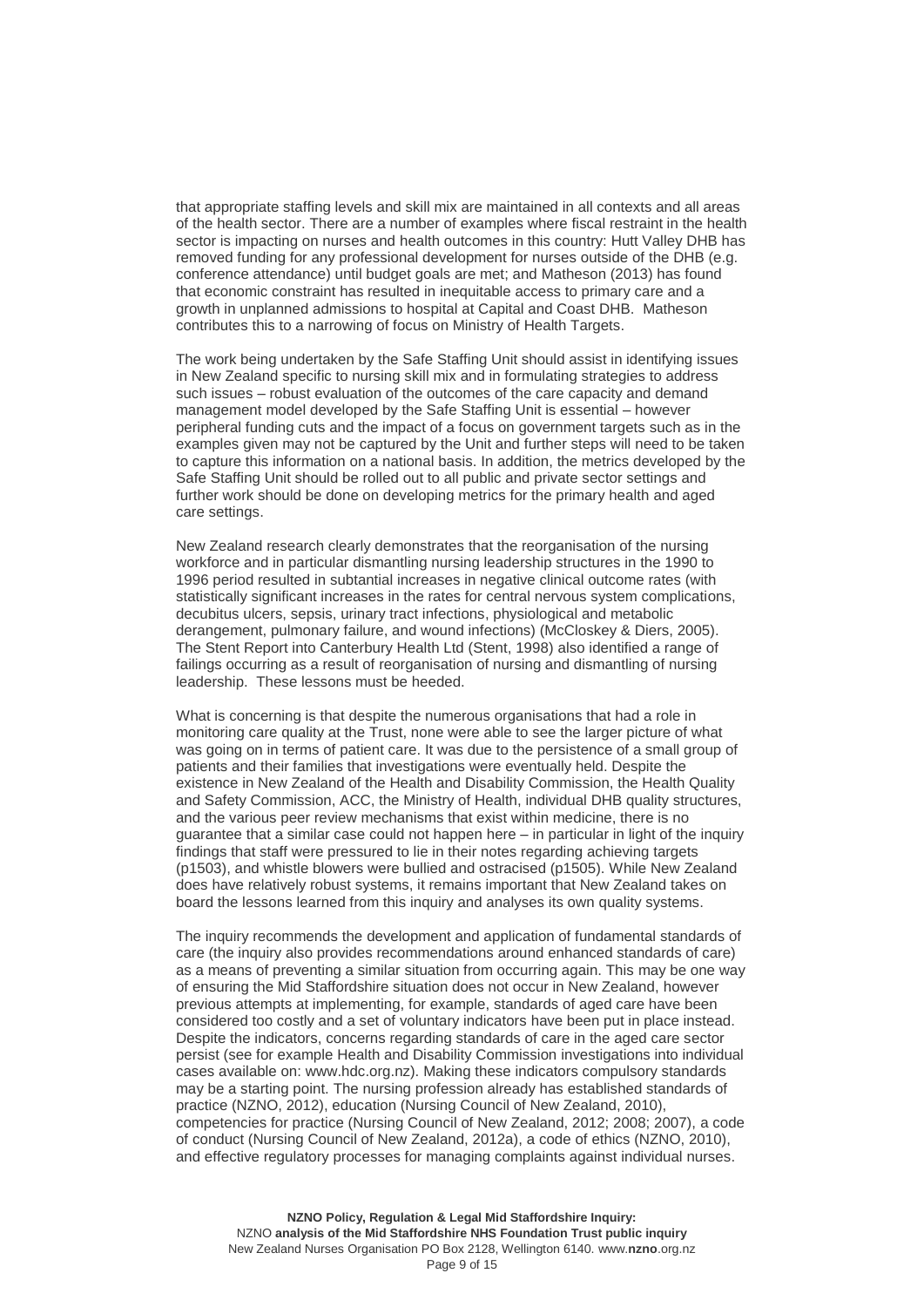Regulated nurses are also required to complete 60 hours of professional development and 450 hours of practice in the previous three in order to retain their annual practicing certificate and may be audited at any time. This is different from the UK where currently there are no requirements for audit.

Based on the findings from the inquiry, addressing the culture of a workplace appears to be the fundamental requirement in ensuring individuals feel able to provide care to an appropriate standard and is likely to provide the most effective approach to ensuring the Mid Staffordshire situation could not occur in New Zealand. The inquiry team undertook visits to hospitals where effective nursing structures were in place and identifies a range of common characteristics (p1518) that are very similar to Magnet Hospital principles [\(http://www.nursecredentialing.org/ForcesofMagnetism.aspx\)](http://www.nursecredentialing.org/ForcesofMagnetism.aspx).

While New Zealand had one hospital credentialed under the Magnet Hospital system several years ago, the costs of continuing credentialing were seen as unacceptable. However, although further research is required, preliminary NZNO data indicated that this hospital may have been demonstrating improved outcomes among staffing levels and staff morale during the period of time that it was credentialed. The inquiry notes the importance of effective nursing leadership at all levels as a means of addressing issues of culture and care (pp1518-1521) and New Zealand must ensure that leadership training programmes in this country cover the research relevant to Magnet Hospital principles along with the practical application of this type of system as one means of addressing issues of culture and care. The research supporting patient outcomes in Magnet Hospitals is largely unequivocal

[\(http://www.nursecredentialing.org/Magnet/ResourceCenters/MagnetResearch/Magnet](http://www.nursecredentialing.org/Magnet/ResourceCenters/MagnetResearch/MagnetReferences.html) [References.html\)](http://www.nursecredentialing.org/Magnet/ResourceCenters/MagnetResearch/MagnetReferences.html).

Of particular interest to nursing was the call for health support workers (caregivers/health care assistants) to be regulated. Although many senior nursing leaders in the UK are opposed to this (pp1530-1531), the RCN supports it and the inquiry suggests a minimal register that records a unique identifier, a registered address, current and past employers, reasons for termination of previous employments, and any observations on those reasons by the registrant (p1537). At present, if there are issues associated with the care provided by a health support worker and they are dismissed, there is nothing to stop them obtaining employment at a different facility down the road – this is the same situation in New Zealand and registration is seen as one way of mitigating this issue.

A further concern identified by the inquiry was that many of the complaints made regarding 'nursing' care were actually in regards to care provided by health support workers not nurses. The inquiry suggests not only regulating health support workers but also requiring them to wear a nationally consistent uniform, be named as 'nursing assistants', and be required to undertake mandatory national training. The reinstatement of the enrolled nurse scope of practice on the New Zealand register is one way in which some of the issues associated with unregulated support workers have been addressed in this country, however, some DHBs and other providers – particularly in the aged care sector – continue to employ the same historical skill mix that they employed when the resident health, disability and social complexity was at a lower level and the length of stay was longer. They employ health care assistants rather than enrolled nurses (ENs) due to the cost of employing a regulated worker, when an enriched skill mix is actually required. If there is anything to be taken from the UK experience, then it is that there is a risk to patient outcomes if unregulated workers continue to provide basic care without appropriate education and supervision and within a culture of negativity. Research into the New Zealand skill mix context and patient outcomes is urgently required to identify the most appropriate skill mix model for improving patient outcomes in the New Zealand context.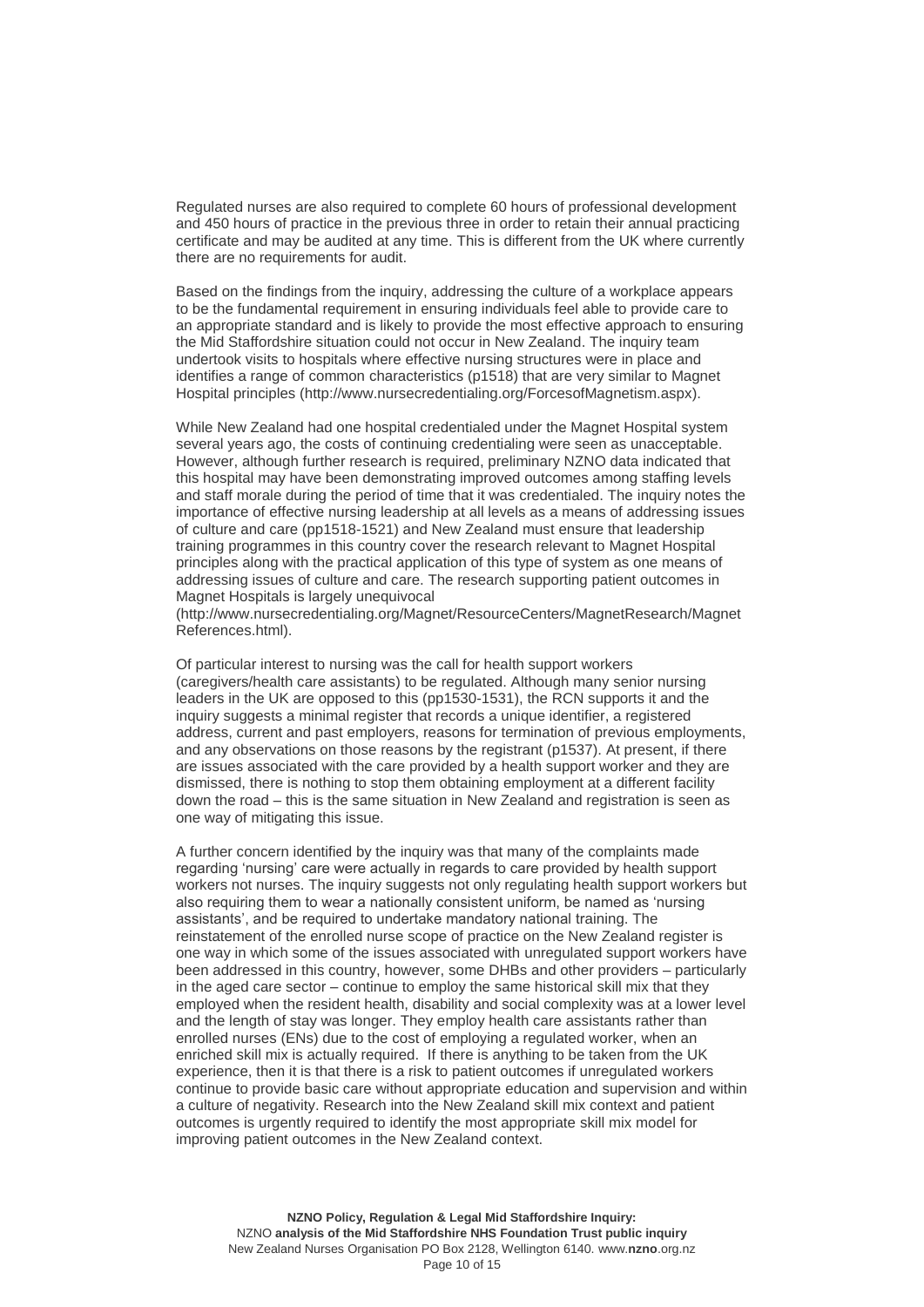The inquiry has also recommended that the UK Nursing and Midwifery Council be mandated to undertake systemic investigations into issues that may impact on fitness to practice. The Nursing Council of New Zealand is also not mandated to undertake systemic investigations, nor to launch investigations where broader issues are apparent. This is an area that could be considered for implementation as a further safety and quality mechanism within the health sector. For example, where Nursing Council is made aware of bullying within an organisation through a competence notification, currently no formal action can be taken by Nursing Council in relation to the institutional factors that may be contributing to this. The ability to undertake a broader investigation may serve to improve the workplace environment and subsequently patient care. There is clear evidence that a positive working environment (characterized by strong nursing foundations for quality of care, strong nurse manager leadership, ability and support, and collegial nurse/physician relationships) is conducive to improved patient outcomes (Aiken, Clarke, Sloane, Lake & Cheney, 2008).

Differing and complex processes potentially leading to differing outcomes for medical practitioners and nurses going through disciplinary proceedings was seen as likely to dissuade the public and health professionals alike from making a complaint. It may be useful for further work to be undertaken to ensure consistent outcomes from similar cases considered by the Health Practitioners Disciplinary Tribunal to ensure that the process remains transparent, robust and easy to use.

### **Findings of particular relevance for NZNO**

The inquiry heard from a number of witnesses who believed that the effectiveness of the Royal College of Nurses (RCN) as an authoritative professional voice promoting high quality standards in nursing was hindered by a perception of a conflict of interest with its other role as a trade union (p1522). While NZNO is similarly a registered union and professional body, there are differences between the two organisations that are likely to mitigate some of the risks outlined in the inquiry (these differences are outlined below). The inquiry found that:

- > although nursing staff persistently reported staff shortages, these shortages were not addressed either by the Trust or by the RCN;
- > the RCN regional representative (equivalent to a NZNO organiser) was found to represent both the complainant who raised issues about patient care and those being complained against simultaneously (see volume 1 pp107-111 for further information on this);
- > there were insufficient staff representatives for the number of members at Mid Staffordshire;
- > there was a lack of attendance at union meetings;
- > the one RCN staff convener that did exist was in a managerial role and claimed she was unaware of the volume of incident reports regarding staffing levels (pp1506-1507); and
- > the suicide of a young nurse apparently as a result of bullying was not followed up (p1511).

The RCN came in for particularly damning comment from the inquiry with identification of a lack of action taken in regard to promoting excellence in nursing and that as a body purporting to represent the professional interests of nursing, this should have been at the forefront (p1523). The inquiry noted:

> *The inherent conflict between the representation of the interests of nurses as employees and the representation of their interests as a profession is*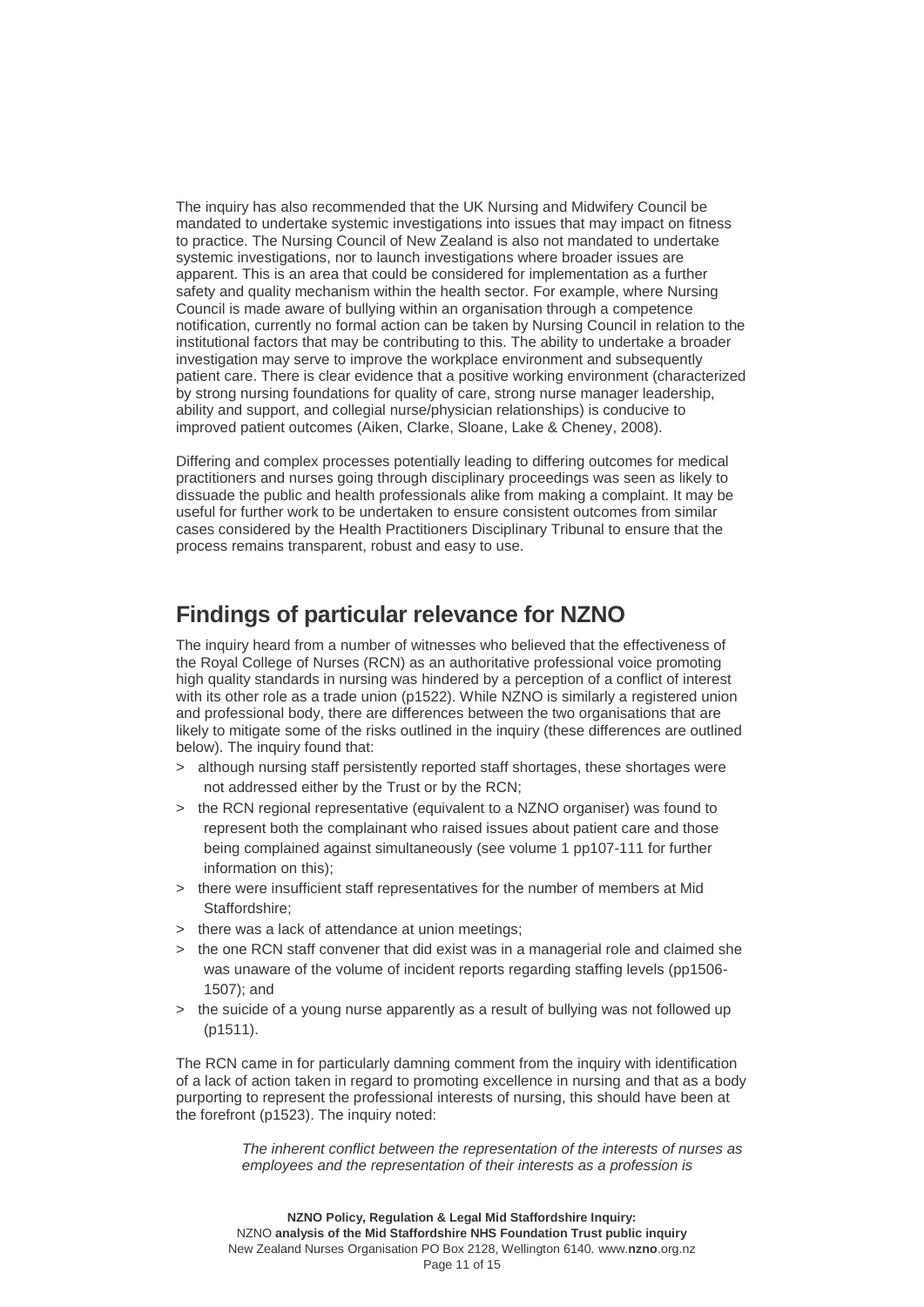*capable of diminishing the authority with which the RCN's views are received in relation to the standards of care capable of being provided by its members (p1523).*

As noted above, the inquiry recommends that the professional voice of nursing needs to be strengthened and in particular recommendation 201 states that:

> *The Royal College of Nursing should consider whether it should formally divide its "Royal College" functions and its employee representative/trade union functions between two bodies rather than behind internal "Chinese walls" (p1542).*

The inquiry also recommends (recommendation 202) that recognition of the importance of nursing representation at provider level should be given by ensuring that adequate time is allowed for staff to undertake this role, and employers and unions meet regularly to review the adequacy of this arrangement.

The RCN has commented that it will consider the findings of the inquiry carefully and that it supports the regulation of health care workers, establishment of fundamental standards, the importance of reporting poor care, and support for whistleblowers [\(http://www.rcn.org.uk/newsevents/news/article/uk/rcn\\_responds\\_to\\_francis\\_inquiry\)](http://www.rcn.org.uk/newsevents/news/article/uk/rcn_responds_to_francis_inquiry). RCN have also published a frequently asked questions page that provides further information for members regarding the inquiry. They note that splitting the union and professional arms of the organisation has been discussed openly with members as recently as 2012. Members indicated that they considered RCN to be a stronger organisation with the two elements combined. However, they note that they will consider the recommendations of the inquiry and discuss again with members [\(http://thisisnursing.rcn.org.uk/pages/qa-for-members\)](http://thisisnursing.rcn.org.uk/pages/qa-for-members).

#### **Points for consideration and learning by NZNO based on the findings of the Inquiry:**

NZNO has a substantially different approach to organising work than the RCN. This approach mitigates many of the risks outlined in the inquiry. In the UK, RCN officers must be registered nurses and represent members both industrially and professionally, meaning the boundaries between these two aspects of work can become blurred. At NZNO, this role has been split with organisers (who may or may not be nurses and often hold other qualifications e.g. law degrees) taking on the industrial work of the organisation, and professional nursing advisers (who must be registered nurses) taking on the professional elements. There are comparatively greater numbers of organisers per member in NZNO than there are officers per member in the UK – this is because in the UK, the workplace delegate role is a paid position and delegates provide a much higher level of representation than in New Zealand where NZNO organisers take on the representative role not NZNO workplace delegates. NZNO workplace delegates act as the first port of call for members who need support but the organiser will take on any complex issues where a member needs representation. NZNO aims for a density of one workplace delegate per 10 members.

NZNO has very clear policies regarding conflict of interest. NZNO does not represent members who are managers in cases of conflict with an employee; instead, NZNO refers a manager to seek representation through their employer. Where two members are involved in conflict that does not directly involve a manager, NZNO will represent both members but use separate processes for each – this may mean seeking

**NZNO Policy, Regulation & Legal Mid Staffordshire Inquiry:** NZNO **analysis of the Mid Staffordshire NHS Foundation Trust public inquiry** New Zealand Nurses Organisation PO Box 2128, Wellington 6140. www.**nzno**.org.nz Page 12 of 15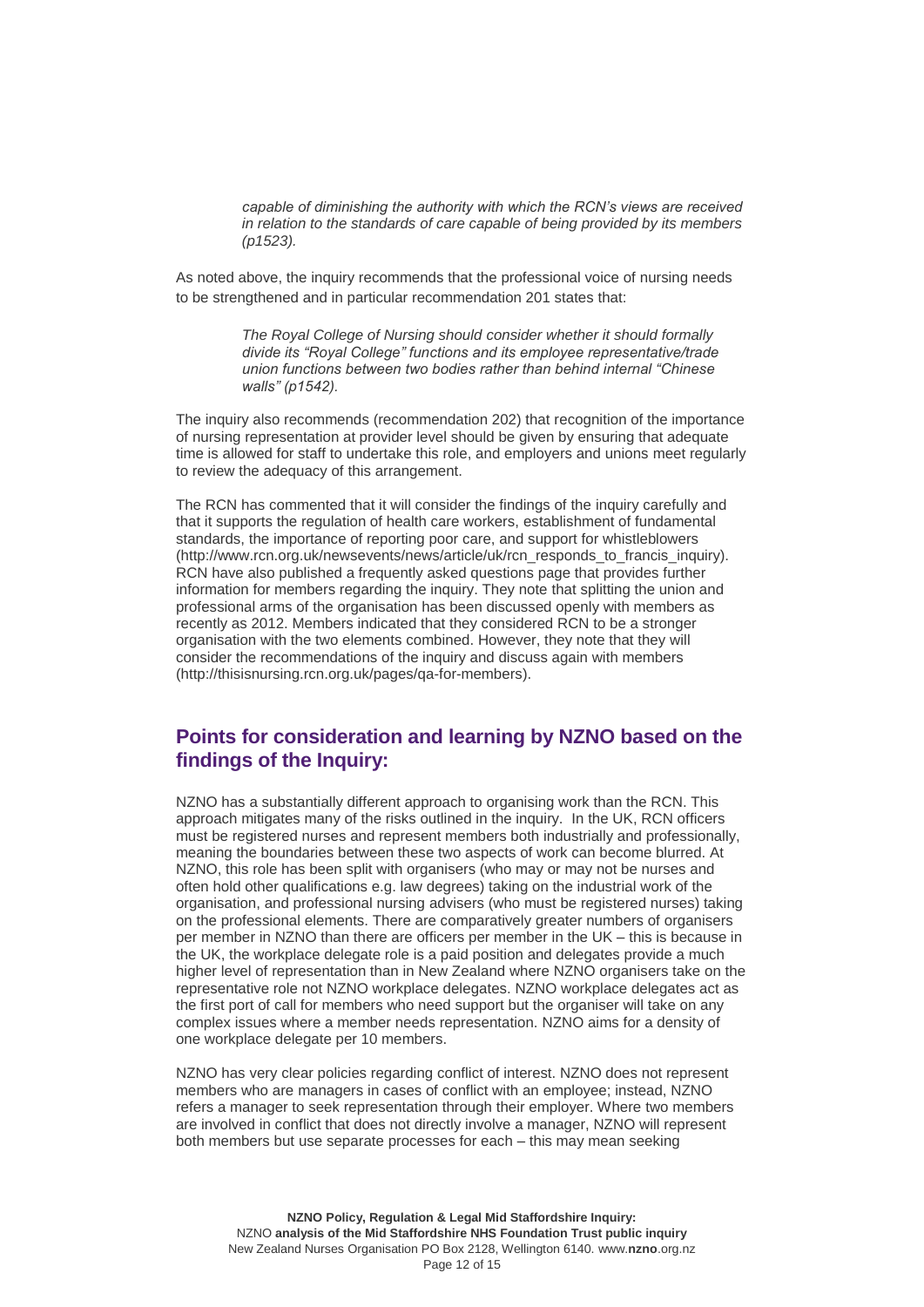independent representation outside of NZNO for legal matters (NZNO covers the costs of this). NZNO will represent nurse managers if there is an individual issue.

When working with nurses who need representation, reflection on practice is encouraged. This is frequently evidenced in performance improvement plans when these are the agreed outcome. NZNO also take the stand that despite the potential outcome being loss of job/s, a quality and safe service is advocated as the bottom line.

The relationships that exist between NZNO and employers in this country are also very different and much more structured than in the UK – particularly relationships with DHBs which would be the equivalent of the Mid Staffordshire Trust. This ensures that issues such as those that arose at Mid Staffordshire are brought to the attention of employers in a structured and timely manner. These structures include:

- > A healthy workplaces agreement embedded within the DHB Multi-employer Collective Agreement (MECA) that outlines the seven elements of a healthy workplace, and a joint commitment by DHBs and NZNO that these elements shall be evident in workplaces (the seven elements include a commitment to safe staffing levels, appropriate skill mix and effective measurement of these, and a safe workplace culture).
- > A mechanism that allows any party to the MECA to raise issues that they believe are not being addressed – the Bipartite Relationship Framework.
- > Oversight of implementation of the provisions of the MECA by a National Bipartite Action Group (BAG).
- > A national delegates committee that has regular communication within and external DHBs to raise awareness of issues within the sector.
- > Regular CEO meetings with the regulator, chief nurse, director general of health and minister of health to which unresolved concerns can be elevated.

Amalgamation of safe staffing principles into the MECA for DHBs provides a legal commitment by all parties to providing quality of care. However, smaller workplaces that are non-unionised or have low union-density – for example many smaller residential and aged care facilities – face greater risks for poor quality care given the lack of mechanisms available to staff for raising, managing and monitoring concerns. While indicators for safe aged-care and dementia-care for consumers assist providers to provide quality care, these indicators are not required standards. The Ministry of Health's Health of Older Persons group used to hold meetings between all stakeholders monthly and was an effective mechanism for dealing with arising issues in the sector. However this has been disestablished and no mechanism has been put in place to replace it. Auditing processes in aged care do provide a quality mechanism, and some DHBs are being proactive in placing managers into facilities that are having difficulties; however NZNO remains concerned about rostering practices.

NZNO also remains concerned that when delegates and/or members show courageous leadership on issues such as bullying in an hostile environment, they can be frustrated by inaction from workplace leaders (often because leaders are uncertain of how to respond apart from a process reply e.g. an acknowledgement). Practically this reduces morale and disempowers members and delegates.

In summary, the fundamental differences in structure between the RCN and NZNO make it unlikely that similar issues will occur in New Zealand. However, there are always opportunities to learn from situations such as that at Mid Staffordshire and to this end NZNO is committed to: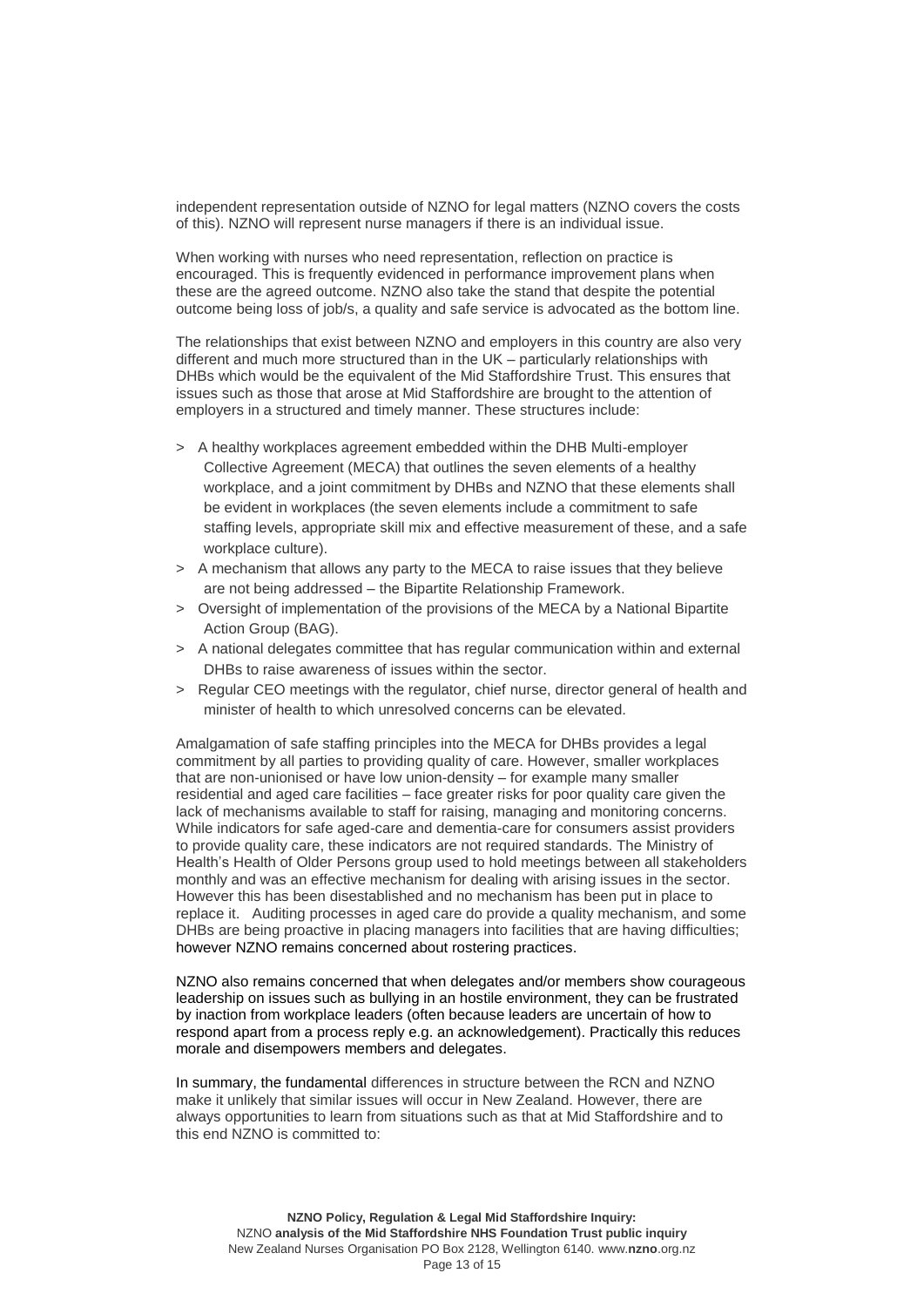- > assessing the level of understanding by NZNO staff of the potential conflicts that could exist in the representation of members, and implementation of education if required;
- > ensuring members continue to be supported to report staff shortages through the incident reporting system at their place of work and considering encouraging members to send copies of these reports to workplace conveners for analysis by NZNO;
- > undertaking a national analysis of worksite membership and meeting attendance. Further work on recruitment and encouraging attendance at meetings to ensure strong representation may be required based on the findings of this analysis. If active engagement with the organisation is identified as an issue that needs addressing, it may be necessary to consider different approaches to recruitment and engagement from those currently utilised.
- > Continuing to consider ways to address bullying in the workplace and improve organisational culture.
- > Continuing to support leadership development for current and future nursing leaders.
- > Continuing to develop ways of ensuring that stakeholders understand that NZNO is both a professional and industrial organisation and represents the views of members in both these areas. Currently the professional aspirations of nurses to improve patient outcomes are cemented in employment agreements and this approach ensures good outcomes for both nurses and patients. Stakeholders must be made aware that good patient outcomes are a result of good nursing care and that good nursing care can only occur in an environment where conditions of employment are conducive to this.